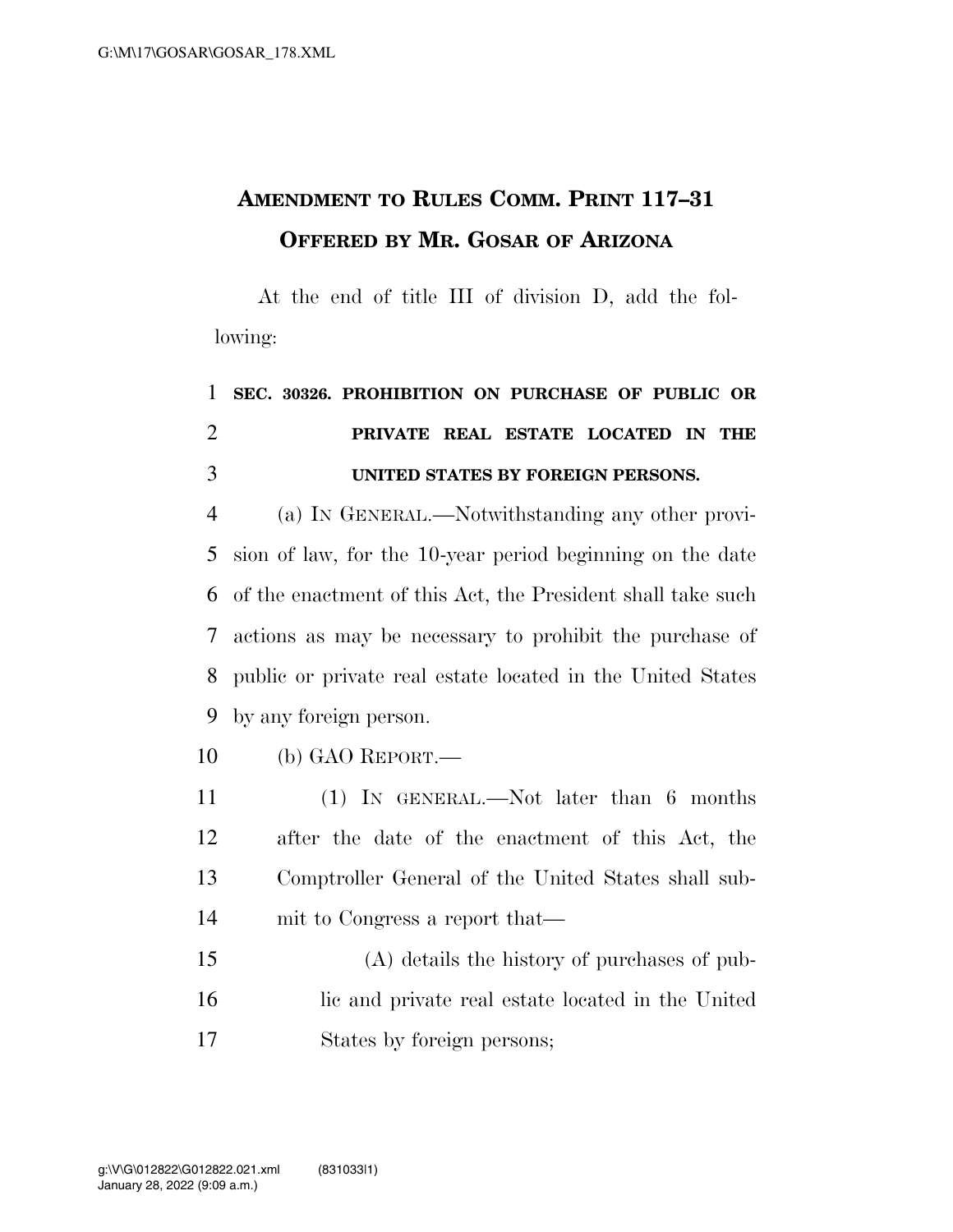| $\mathbf{1}$   | (B) provides more information on the per-            |
|----------------|------------------------------------------------------|
| $\overline{2}$ | centage of real estate located in the United         |
| 3              | States that is owned by foreign persons; and         |
| $\overline{4}$ | (C) offers recommendations to make it                |
| 5              | easier for United States citizens and harder for     |
| 6              | foreign persons to purchase real estate located      |
| 7              | in the United States, including farm land.           |
| 8              | (2) FORM.—The report required by paragraph           |
| 9              | (1) shall be submitted in unclassified form, but may |
| 10             | contain a classified annex if necessary.             |
| 11             | (c) DEFINITIONS.—In this section:                    |
| 12             | (1) FOREIGN PERSON.—The term "foreign per-           |
| 13             | $\text{son}''$ —                                     |
| 14             | $(A)$ means—                                         |
| 15             | (i) any foreign national, foreign gov-               |
| 16             | ernment, or foreign entity; or                       |
| 17             | (ii) any entity over which control is                |
| 18             | exercised or exercisable by a foreign na-            |
| 19             | tional, foreign government, or foreign enti-         |
| 20             | ty; and                                              |
| 21             | (B) includes a corporation, partnership, or          |
| 22             | other association—                                   |
| 23             | (i) created under the laws of a foreign              |
| 24             | country; and                                         |